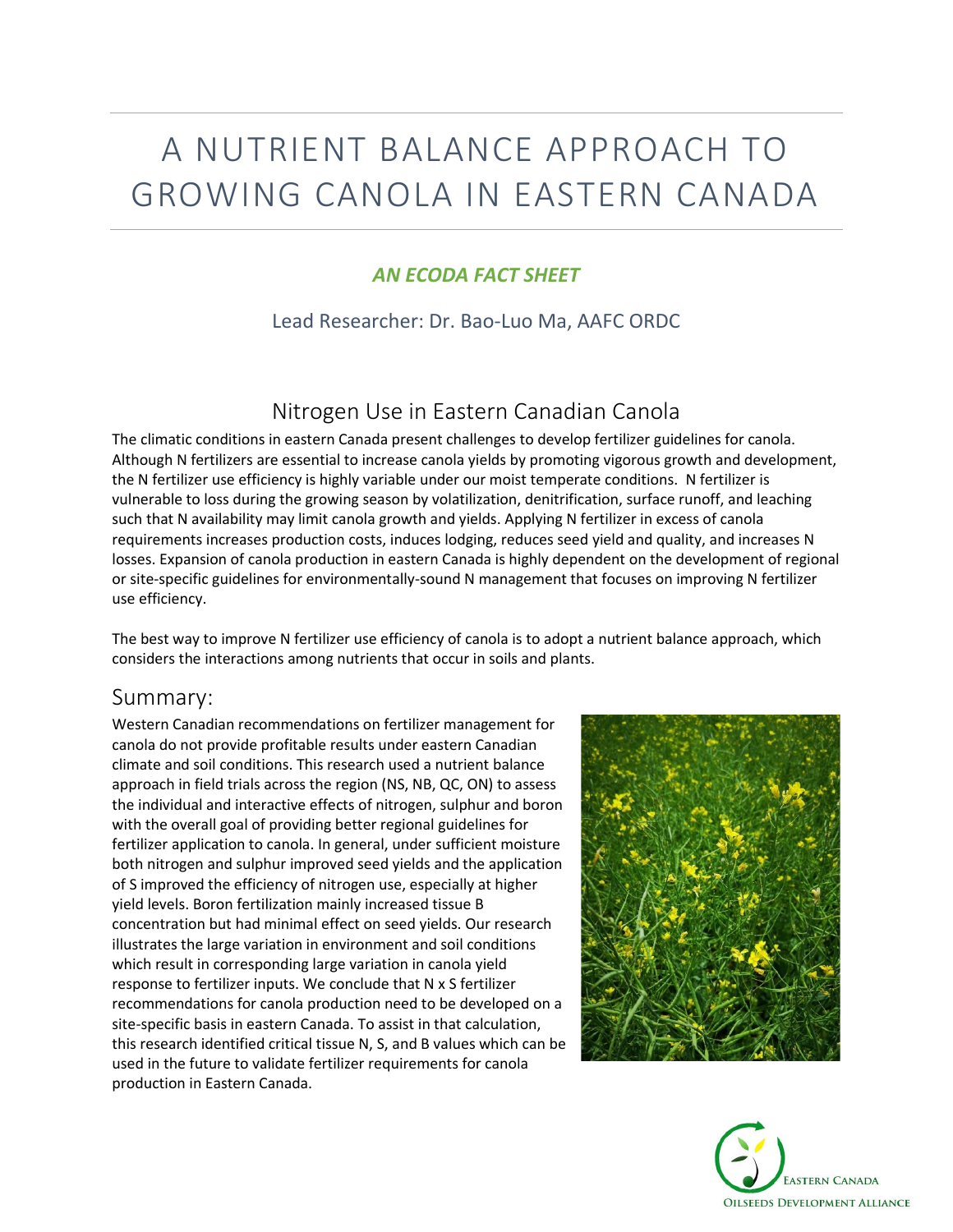# Research Objectives:

- 1) identify nutrient sufficiency levels by evaluating plant and soil levels of N, S and B in canola as affected by cultivar, environment, and management.
- 2) quantify any interactions which might improve nutrient use efficiency (NUE) and canola crop productivity.
- 3) develop improved guidelines for canola site-specific nutrient management.

# IN FIELD STUDIES:

Field experiments were conducted for four years (2013-2016) to determine the response of canola (*Brassica napus*) to nitrogen (N), sulphur (S) and boron (B) fertilizers at locations across Eastern Canada. Urea (46-0-0) was the N source and ammonium sulphate (21-0-0 with 24% S) was the S source. Depending on the site, either Alpine Boron (10% B), Solubor (20.9% B) or Granubor (10% B) was the B source. The planting dates, planting rates, size of plots and herbicide treatment varied as per farm conditions.

## *Experiment 1 - Canola Nitrogen Fertility Experiment.*

Experiment 1 tested the responses of two canola hybrids to preplant and sidedress N fertilizer at a total of 8 treatments (0, 50, 100, 150, 200, 50+50, 50+100 and 50+150 kg N ha<sup>-1</sup>).

#### *Results*

- 1) Canola yields increased by both pre-plant and sidedress N application in 80% of trial sites.
- 2) Plots that received additional sidedress N (50+50, 50+100, 50+150 kg N ha<sup>-1</sup>) frequently produced greater yields than the plots that received the same amounts of total N, but all applied at preplant.
- 3) The most economic rate of nitrogen (MERN) for eastern Canada is estimated, on average, at 188 kg N ha<sup>-</sup> <sup>1</sup>. When N fertilizer is applied at the MERN value, the achievable yield was 3.27 t ha<sup>-1</sup> for preplant and 3.40 t ha<sup>-1</sup> for sidedress application. Although the overall MERN values did not differ much between N application methods, sidedressing could potentially increase crop yields on a site-specific basis.
- 4) Increasing N from 0 to 200 kg N ha<sup>-1</sup>, either as preplant or sidedress increased seed protein concentration by an average of 3.7%, but decreased oil concentration by 3.1%.

### *Experiment 2 - Canola Sulphur Fertility Experiment.*

Experiment 2 was conducted to determine the optimum rate of sulphur (S) required for growing canola in Eastern Canada. This study tested the responses of a canola hybrid to 4 levels of S (0, 10, 20, and 40 kg S ha<sup>-1</sup>) at 3 levels of N fertilizer (0, 75 and 150 kg N ha<sup>-1</sup>).

#### *Results*

- 1) The application of sulphur (S) increased seed yields at all trial sites and years. In most cases the highest yields were in plots that received 40 kg S ha<sup>-1</sup>, while the 0 S plots always had the lowest yields. The effects of S application on yield seem to be site-specific. Therefore, examining soil S availability and S mineralization potential are required for site-specific S recommendations.
- 2) At most of the sites, the addition of S did not affect seed oil, protein, or Thousand Seed Weight (TSW).

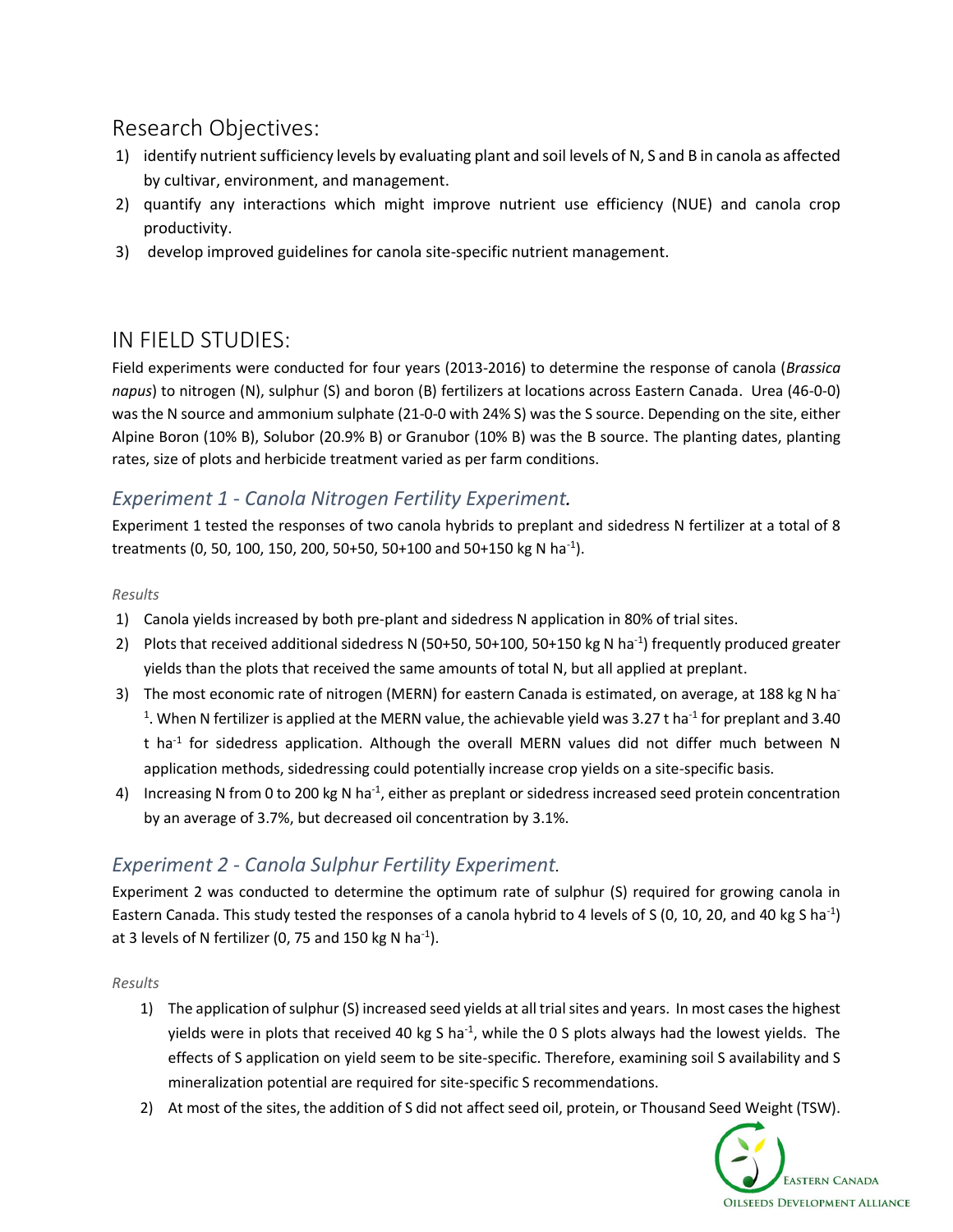3) The maximum economic rate of S is estimated, on average, at 29 kg ha $^{-1}$ , but this varied largely among sites. For profitably canola production, it is recommended to apply 20-40 kg ha<sup>-1</sup> of S fertilizer.



Fig. 1 Responses of canola seed yields to different levels (kg ha<sup>-1</sup>) of N (50, 100, 150 and 200) and S (0, 20 and 40) at Normandin, Quebec, from 2012 to 2014. Error bars represent ± standard error; Bars with the same letters within a year are not significantly different at *P = 0.05* by the Student's T-test

#### *Experiment 3 - Canola Boron Fertility Experiment.*

Like Experiment 1, Experiment 3 focused on the responses of two canola hybrids nutrient application, this time to boron (B). The two hybrids were treated with 3 levels of B (0, soil applied at 2 kg B ha<sup>-1</sup> and foliar applied B at 500 g ha $^{-1}$  at the early flower stage).

*Results*

1) At all trial sites, B application as either preplant or foliar spray did not significantly affect yields. There was also no effect of B on seed oil or protein. This lack of difference in yields probably indicates that the test fields were sufficient in B.